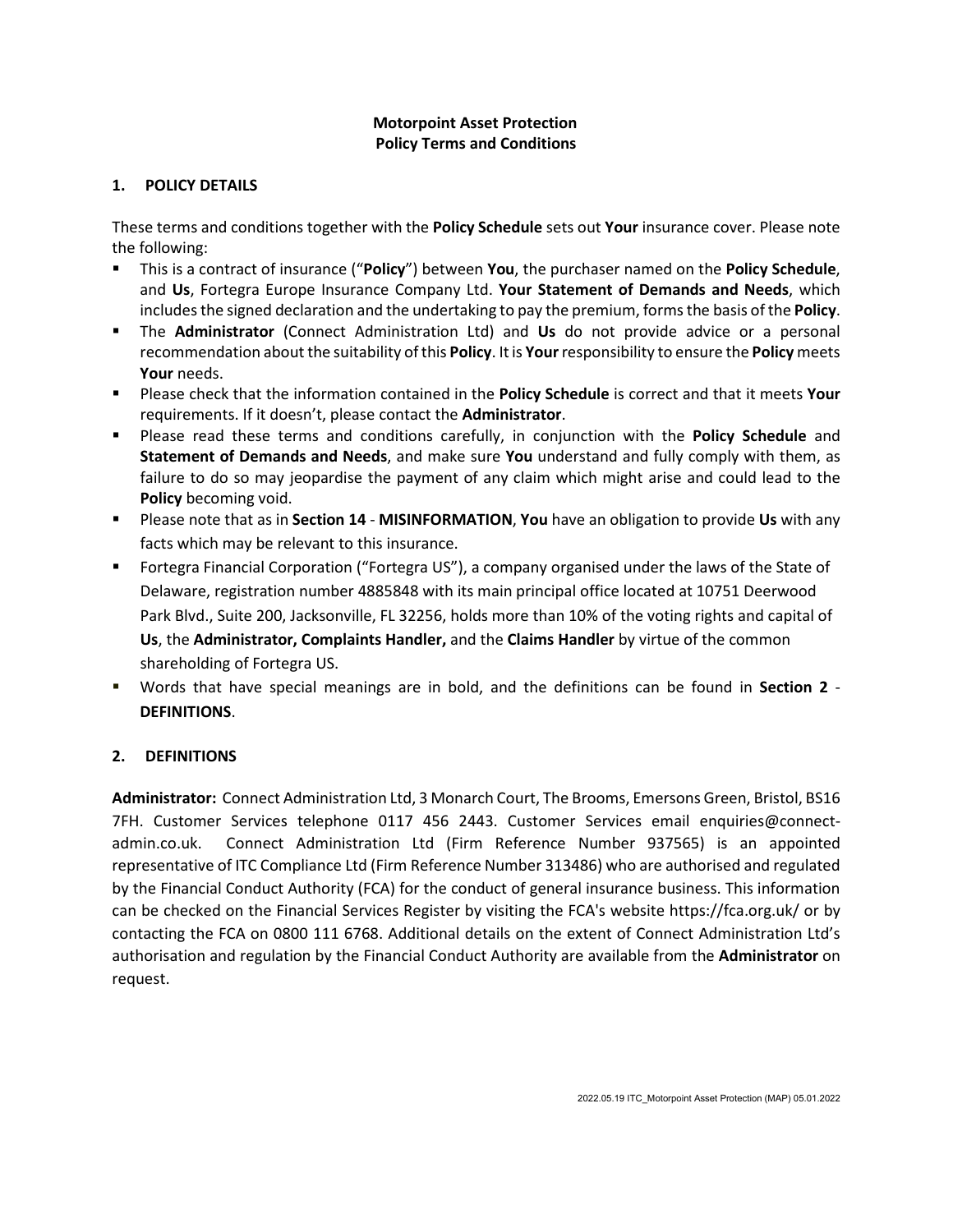**Claims Handler:** Defend Insurance Holding s.r.o.., having its registered address at: Roztylská 1860/1, Praha 4 - Chodov, 14800 Czech Republic. Telephone 0161 451 4805 Customer Services email [customerservice@defendinsurance.co.uk](mailto:customerservice@defendinsurance.co.uk)

**Complaints Handler:** ITC Compliance Ltd**,** 3 Monarch Court, The Brooms, Emersons Green, Bristol, BS16 7FH. Customer Services telephone 0117 456 2443 email: [complaints@itccompliance.co.uk.](mailto:complaints@itccompliance.co.uk) ITC Compliance Ltd is authorised and regulated by the Financial Conduct Authority (FCA) for the conduct of general insurance, under Firm Reference number 313486. This information can be checked on the Financial Services Register by visiting the FCA's website https://register.fca.org.uk/s or by contacting the FCA on 0800 111 6768. Additional details on the extent of ITC Compliance Ltd's authorisation and regulation by the Financial Conduct Authority are available from the **Complaints Handler** on request

**Comprehensive Motor Insurance:** A policy of road risks motor insurance which covers accidental loss or damage to the **Insured Vehicle** in addition to third party, fire and theft cover.

**Date of Loss:** The date of the incident occurring to the **Insured Vehicle** in respect of which a claim for **Total Loss** is paid under the **Comprehensive Motor Insurance**.

**Date of Purchase:** The date on which **You** purchased the **Insured Vehicle**.

**Dealer Fitted Accessories:** Accessories that were fitted by and purchased from the **Supplying Dealer** and that are shown separately on the purchase invoice. (up to £1500)

**Family Member: Your** spouse or civil partner, or a parent, grandparent, child, grandchild, brother, or sister.

**Finance Agreement: Your** credit, hire purchase agreement, or conditional sale agreement (if any) with the **Finance Company** in respect of the **Insured Vehicle**, but not including finance lease or contract hire agreements.

**Finance Company:** The company, introduced by the **Supplying Dealer**, or broker with whom **You** have a **Finance Agreement** that is secured upon the **Insured Vehicle**.

**Glass's Guide**: An independent vehicle value guide published monthly by Glass's Information Services Limited, used by the insurance industry in assessing vehicle values.

**Grey Import:** A vehicle that does not comply with European Community Whole Vehicle Type Approval (ECWVTA) imported into any EU Member State from a non-EU country.

**Insured Value**: The amount **You** receive under the **Comprehensive Motor Insurance** in respect of the **Insured Vehicle**, as a result of a **Total Loss** at the **Date of Loss**, of the **Insured Vehicle**.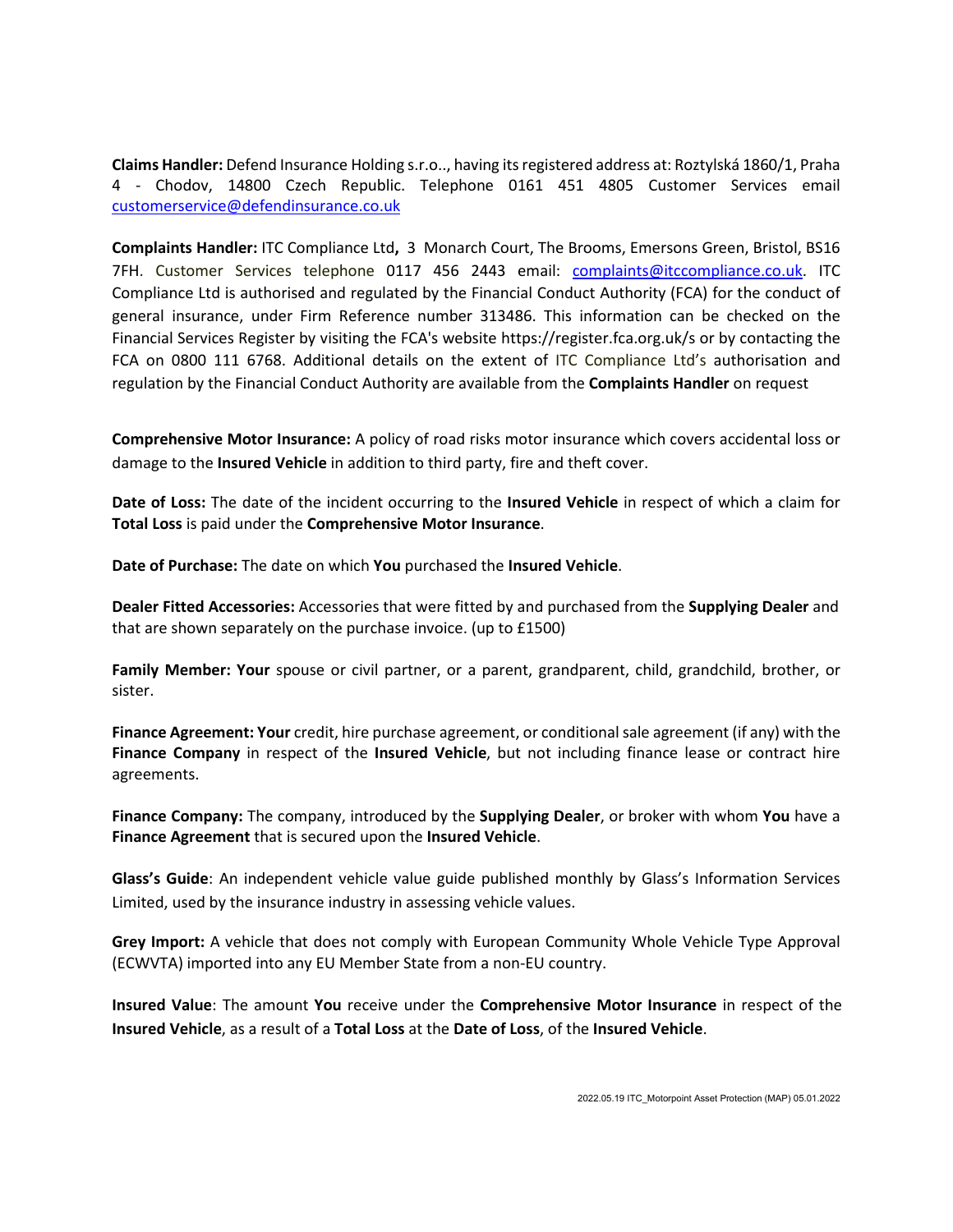**Insured Vehicle:** The vehicle purchased by **You** or the **Finance Company** (if appropriate) which meets the eligibility criteria set out in this **Policy** .

**Modified:** An **Insured Vehicle** that has been altered after the **Date of Purchase**, outside of the manufacturer's standard specification, for example engine enhancements or lowering of the suspension.

**Negative Equity:** Any finance or outstanding debt and resulting interest due on or carried across to **Your Insured Vehicle** from previous finance agreements that were secured against the part exchanged vehicle.

**Policy Schedule:** The schedule provided to **You** when **You** purchased this **Policy**, which contains **Your** details, details of the **Insured Vehicle** and the **Policy** term.

**Purchase Price:** The amount paid to purchase the **Insured Vehicle** including any factory fitted options and **Dealer Fitted Accessories**, after any discount and/or contribution and excluding road fund licence over £100, administration fees, fuel, paintwork and/or upholstery protection kits, cherished number plate transfers, insurance premiums (including for this policy), subscription charges or warranty charges, any finance arrears and associated costs, any **Negative Equity** and VAT, if **You** are VAT registered and able to reclaim the VAT element. VAT will be included if **You** cannot reclaim it. **We** will include the cost of any vehicle warranty and make a contribution of up to £100 towards road fund licence costs.

**Settlement Figure:** Where **You** have a **Finance Agreement**, the amount relating to the **Purchase Price** of the **Insured Vehicle** at the **Date of Loss,** that is required by the **Finance Company** to discharge **Your**  indebtedness under the **Finance Agreement.** This amount will exclude any:-

- **Negative Equity** from a previous finance agreement**;** and
- credit arrangement fees; and
- statutory rebate of interest as prescribed by existing consumer credit regulations; and
- **arrears**; and
- **If** interest on late payments; and
- **any other costs or associated fees.**

**Statement of Demands and Needs:** Any statement of demands and needs and declaration accepted by **You** together with any additional information **You** may have supplied to **Us** in support of **Your** application for this **Policy**.

**Supplying Dealer:** Car dealership that the **Insured Vehicle** was purchased from.

**Territorial Limits:** The United Kingdom, Isle of Man, the Channel Islands, and the countries of the European Economic Area, subject to the **Comprehensive Motor Insurance** being extended whilst **You** are in the European Economic Area.

**Total Loss:** The actual or constructive total loss of the **Insured Vehicle** as a result of accidental or malicious damage, fire, theft or flood damage, as deemed by the **Comprehensive Motor Insurance** provider on terms that the **Insured Vehicle** becomes the property of the **Comprehensive Motor Insurance** provider.

**We/Us/Our:** Fortegra Europe Insurance Company Ltd (Malta Company Registration Number C 84703), Office 13, SOHO Office The Strand, Fawwara Building, Triq I-Imsida, Gzira, GZR 1401, Malta. Fortegra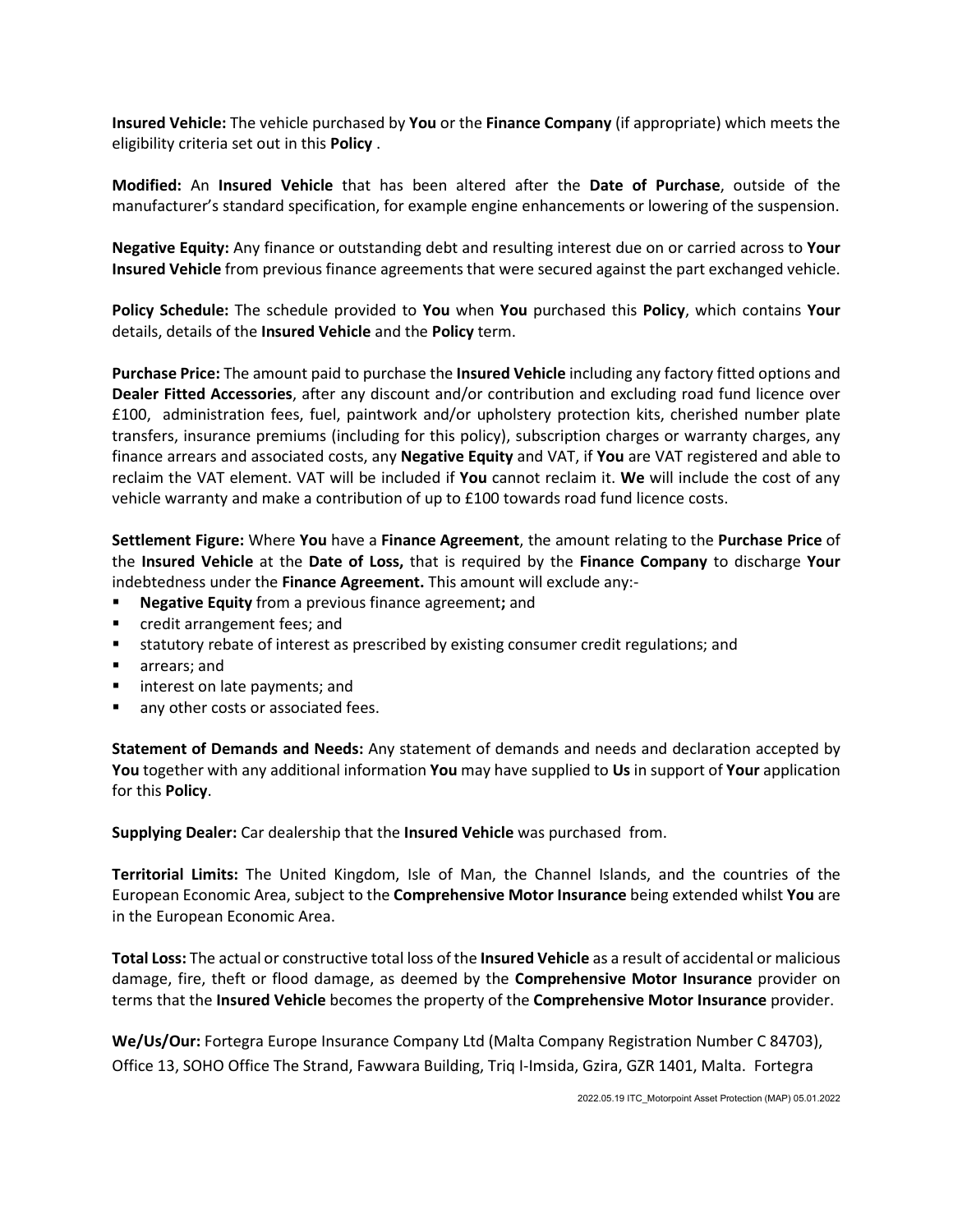Europe Insurance Company Ltd is authorised under the Insurance Business Act 1998 of the laws of Malta to carry out general business, and is regulated by the Malta Financial Services Authority, Triq l-Imdina, Zone 1, Central Business District, Birkirkara, CBD 1010, Malta. Deemed authorised by the Prudential Regulation Authority. Subject to regulation by the Financial Conduct Authority under reference number 805770, and limited regulation by the Prudential Regulation Authority. Details of the Temporary Permissions Regime, which allows EEA-based firms to operate in the UK for a limited period while seeking full authorisation, are available on the Financial Conduct Authority's website. Annual reports on **Our** solvency and financial position can be found at https://www.fortegra.eu/solvency-and-financialcondition-report

**You/Your:** Any individual or company, partnership or sole trader who is detailed on the **Policy Schedule** and is named on the **Finance Agreement** (if any) and who has applied for this insurance and has agreed to pay the premium under this **Policy**.

# **3. ELIGIBILITY**

# **You are eligible for cover from the start date of this Policy if:**

- **You** are applying as an individual, **You** are eighteen (18) years of age or over and **You** are resident in the United Kingdom, Channel Islands or the Isle of Man; or
- **You** are applying as a company, that company is registered in the United Kingdom, Channel Islands or the Isle of Man; and
- **You** are the **Comprehensive Motor Insurance** policyholder or named on the **Comprehensive Motor Insurance** policy; and
- During the **Policy** term, **You** and anyone else driving the **Insured Vehicle** are at all times covered by and named on **Comprehensive Motor Insurance;** and
- **You** have purchased and commenced this **Policy** from the **Supplying Dealer** no later than ninety (90) days after purchasing the **Insured Vehicle**.

### **The vehicle is eligible for this cover if:**

- The **Insured Vehicle** is not older than ten (10) years at the start of this **Policy**;
- It is the sole vehicle listed in the **Finance Agreement** (if any); and
- If is a car or light commercial vehicle not exceeding 3.5 tonnes; and
- **If is covered by Comprehensive Motor Insurance** throughout the entire policy term; and
- It is registered in the United Kingdom; and
- **It has been purchased from the Supplying Dealer or broker.**

### **Please Note: The following vehicles and vehicle uses are NOT eligible for cover:**

- Any vehicle that is not a right-hand drive vehicle; and
- **Grey Imports**, emergency vehicles, taxis, courier vehicles, buses, minibuses coaches, trucks, motor homes, trailers, heavy goods vehicles, licensed private hire vehicles, daily rental vehicles, breakdown and recovery vehicles; and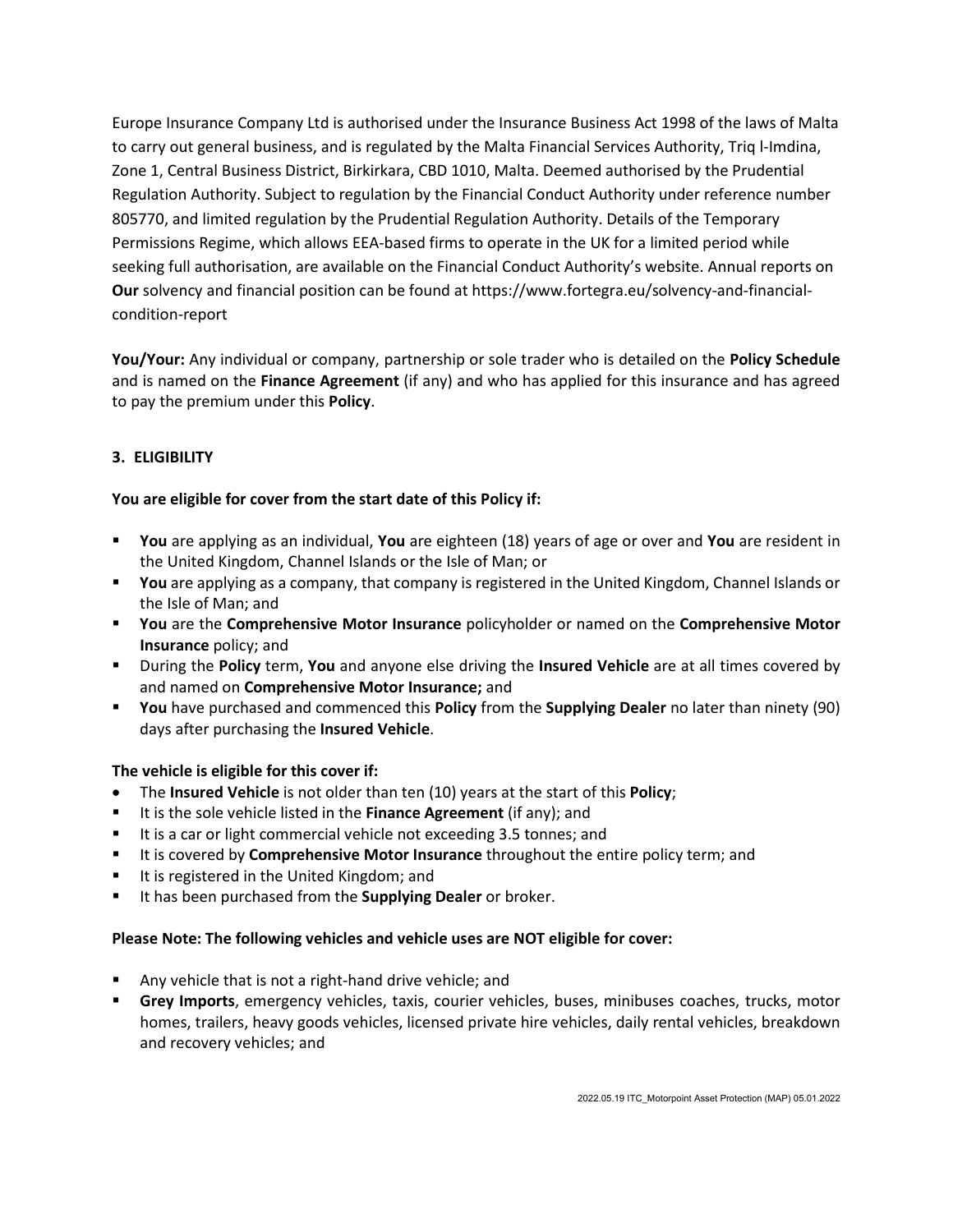- Vehicles used for hire and reward, driving school tuition, chauffeuring road racing, track days (timed or untimed), rallying, pace-making, speed testing or any other competitive event; and
- Any vehicle that has been **Modified** after the purchase date.

# **4. POLICY TERM**

Return to Invoice and Financial Shortfall benefit lasts for up to thirty-six (36) months from the start date on **Your Policy Schedule**. The length of cover **You** have chosen is stated on **Your Policy Schedule**. **Your** cover will end at the earliest of any of the below:

- **You** failing to pay **Your** premium when due; or
- **You** or the **Insured Vehicle** no longer meeting the eligibility criteria for **Your Policy**; or
- the **Insured Vehicle** being sold, repossessed, disposed of by **You** or the **Finance Company** or transferred to a new owner, other than under Section 9 - **TRANSFERRING YOUR POLICY**; or
- a claim being settled by **Us**; or
- the **Policy** being cancelled by either **You** or **Us;** or
- the expiry date of the **Policy** as detailed on the **Policy Schedule**.

### **5. WHAT IS COVERED**

| Cover                                                        | <b>Benefit</b>                                                                                                             |
|--------------------------------------------------------------|----------------------------------------------------------------------------------------------------------------------------|
| This <b>Policy</b> provides cover up to                      | In the event of a Total Loss, the Policy will pay the greater of:                                                          |
| the Claims Limit on the Policy<br>Schedule where the Insured | Return to Invoice: The amount by which the vehicle Purchase                                                                |
| Vehicle is the subject of a Total                            | Price exceeds the amount you<br>receive<br>the<br>under                                                                    |
| Loss from the Comprehensive                                  | Comprehensive Motor Insurance (the Insured Value).                                                                         |
| Motor Insurance within the                                   |                                                                                                                            |
| <b>Territorial Limits</b>                                    | OR                                                                                                                         |
|                                                              | Financial Shortfall: The amount by which the Finance<br>Agreement Settlement Figure (if any) exceeds the Insured<br>Value. |
|                                                              | <b>IMPORTANT:</b>                                                                                                          |
|                                                              | The Finance Agreement Settlement Figure is subject to the                                                                  |
|                                                              | Purchase Price of the Insured Vehicle which excludes<br>certain costs as defined in Section 2 - DEFINITIONS.               |
|                                                              | Any payment of benefit under this <b>Policy</b> is conditional<br>$\bullet$                                                |
|                                                              | upon the Insured Vehicle having been deemed a Total Loss                                                                   |
|                                                              | under the Comprehensive Motor Insurance.                                                                                   |
|                                                              | If You are entitled to or are offered a replacement vehicle<br>$\bullet$                                                   |
|                                                              | under the terms of the Comprehensive Motor Insurance,                                                                      |
|                                                              | no benefit is payable under this Policy, however You will be                                                               |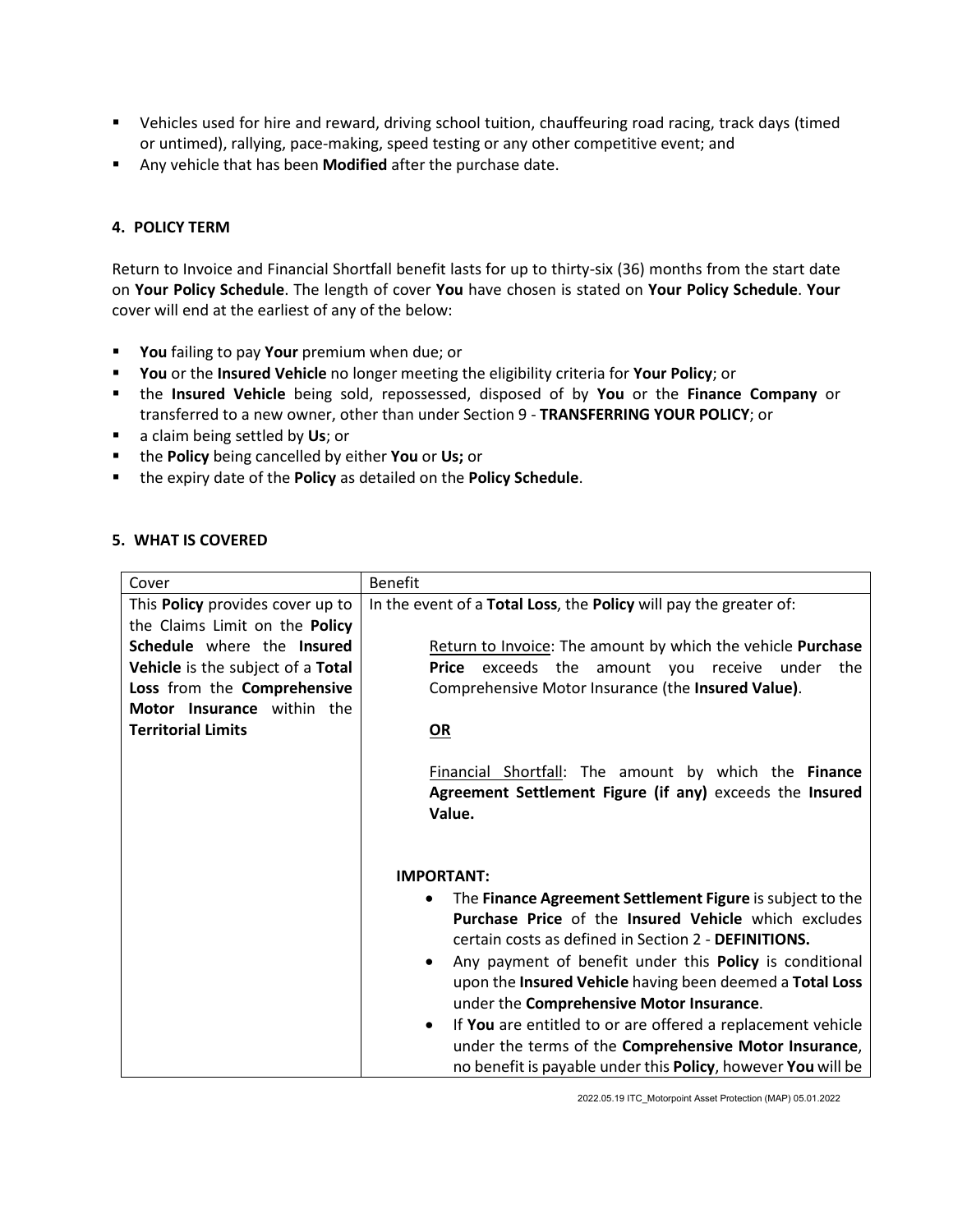|                                        | entitled to transfer the remaining cover under this Policy to                                                                                                                                                                                                                                                                                                                                                  |
|----------------------------------------|----------------------------------------------------------------------------------------------------------------------------------------------------------------------------------------------------------------------------------------------------------------------------------------------------------------------------------------------------------------------------------------------------------------|
|                                        | Your replacement vehicle.                                                                                                                                                                                                                                                                                                                                                                                      |
| Excess cover                           | We will cover any excess up to £250 that is applicable under the<br>Comprehensive Motor Insurance where it cannot be recovered from<br>any liable third party.                                                                                                                                                                                                                                                 |
| Transferrable cover                    | You may transfer Your cover subject to the conditions in Section 9 -<br><b>TRANSFERRING YOUR POLICY where:</b><br>A Family Member takes ownership of the Insured Vehicle; or<br>п<br>The Insured Vehicle is replaced under the Comprehensive Motor<br>٠<br>Insurance and a claim has not been settled by Us.<br>Bereavement<br>٠                                                                               |
| Temporary replacement vehicle<br>cover | In the event of a Total Loss, the Policy will pay a contribution towards a<br>temporary replacement vehicle.                                                                                                                                                                                                                                                                                                   |
|                                        | You may arrange Your own temporary replacement vehicle with a VAT<br>registered company, subject to authorisation from the Claims Handler.<br>In this instance, You must obtain approval from the Claims Handler, pay<br>for the temporary replacement vehicle in the first instance and send the<br>Claims Handler a copy of the relevant invoice.                                                            |
|                                        | Temporary replacement vehicle cover is limited to a maximum of<br>fifteen (15) days and for a maximum of £30 per day, inclusive of VAT.                                                                                                                                                                                                                                                                        |
|                                        | This benefit will start from the date upon which the Claims Handler<br>receives confirmation of a Total Loss from the Comprehensive Motor<br>Insurance provider and will end at the earlier of:<br>When Your claim is paid; or<br>п<br>When the Insured Vehicle is replaced by You, the Comprehensive<br>п<br>Motor Insurance provider or any other third party**; or<br>At the end of fifteen (15) days.<br>٠ |
|                                        | ** You must notify the Claims Handler within 24 hours of the Insured<br>Vehicle being replaced, by telephone, on 0161 451 4812.                                                                                                                                                                                                                                                                                |
|                                        | <b>IMPORTANT:</b><br>It is Your responsibility to meet all requirements and<br>obligations when entering into an agreement with a third<br>party to provide a temporary replacement vehicle,<br>including but not limited to:<br>any minimum or maximum age eligibility criteria or<br>any licensing or insurance requirements; and                                                                            |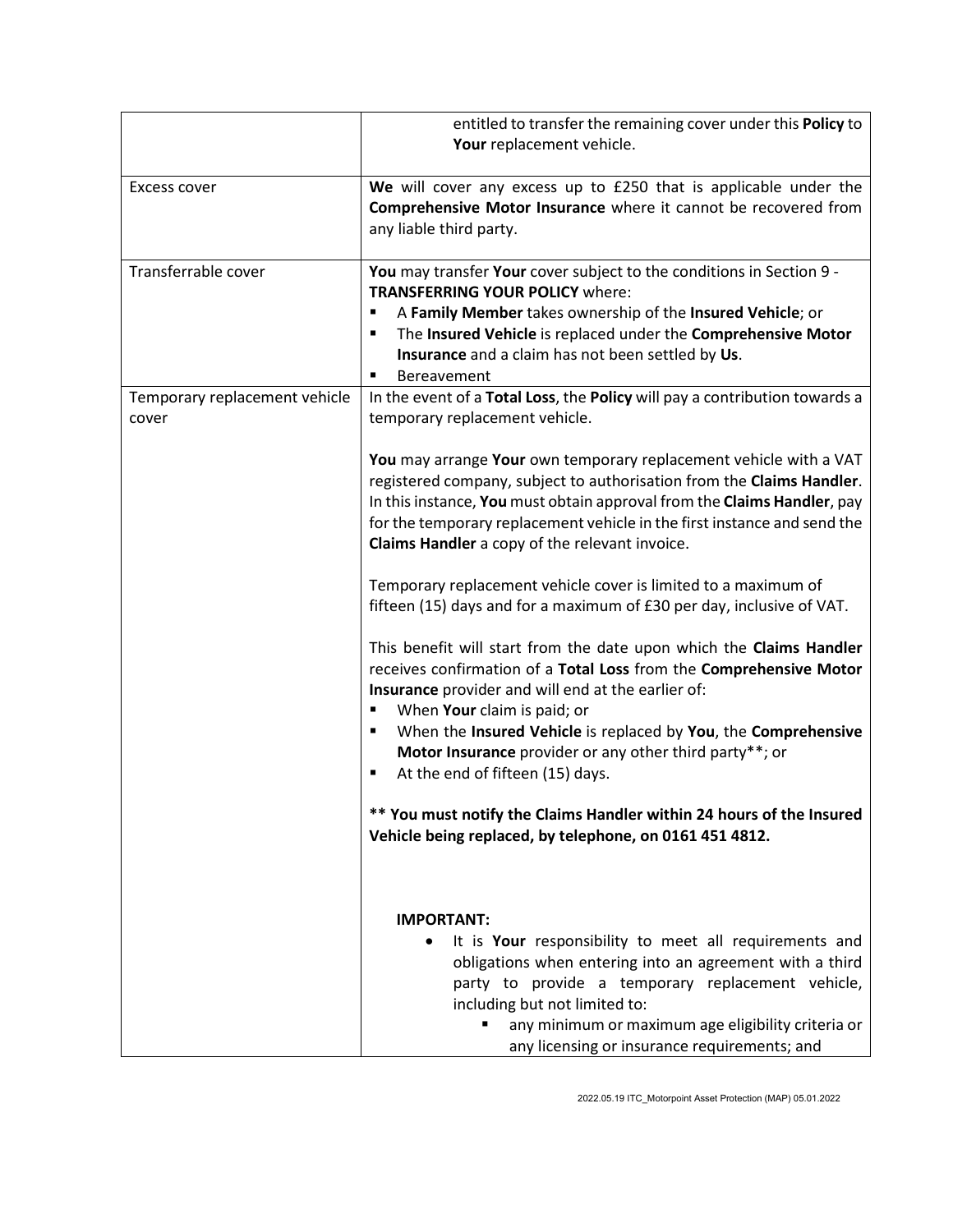| the cost of any upfront fees, deposits, excess<br>٠              |
|------------------------------------------------------------------|
| mileage charges, toll fees and fares, delivery or                |
| collection charges, fines, fuel costs; and                       |
| any insurance excess payable in the event of a<br>$\blacksquare$ |
| claim arising out of an accident involving the                   |
| temporary replacement vehicle.                                   |
| A temporary replacement vehicle is only available to You         |
|                                                                  |
| and You are entitled to one (1) claim for a temporary            |
| replacement vehicle during the Policy term.                      |
|                                                                  |
| If You are entitled to a temporary replacement vehicle           |
| under the terms of the Comprehensive Motor Insurance,            |
| or under any other policy You hold, or where it is possible      |
|                                                                  |
| for You to recover the cost of a temporary replacement           |
| vehicle from a third party, no benefit is payable for a          |
| temporary replacement vehicle under this Policy.                 |
|                                                                  |

# **PLEASE NOTE**

If there is any sum still owing on **Your Finance Agreement** after the **Claims Handler** has settled **Your** claim on **Our** behalf, it is **Your** responsibility to ensure that settlement of this amount is made.

# **6. WHAT IS NOT COVERED:**

| <b>Exclusion</b> | What You are not covered for                                                                 |  |
|------------------|----------------------------------------------------------------------------------------------|--|
| i)               | If at the Date of Loss, You, or anyone insured to drive the Insured Vehicle under the        |  |
|                  | <b>Comprehensive Motor Insurance</b> is deemed to have been driving:                         |  |
|                  |                                                                                              |  |
|                  | without a valid license; or                                                                  |  |
|                  | under the influence of alcohol illegally, recreational drugs or any medication that          |  |
|                  | impairs your influence to drive; or                                                          |  |
|                  | whilst disqualified.<br>$\bullet$                                                            |  |
| ii)              | Where the Insured Vehicle is not covered by Comprehensive Motor Insurance at the time of     |  |
|                  | the Total Loss or where the driver of the Insured Vehicle at the Date of Loss is not covered |  |
|                  | by Comprehensive Motor Insurance.                                                            |  |
| iii)             | Where the Insured Vehicle is covered under any type of Comprehensive Motor Insurance         |  |
|                  | policy that is connected with the motor trade.                                               |  |
| iv)              | Negative equity carried forward from a previous Finance Agreement.                           |  |
| v)               | Where the Comprehensive Motor Insurance provider has offered to repair the Insured           |  |
|                  | Vehicle and You have requested the claim to be dealt with on a Total Loss basis.             |  |
| vi)              | If the Insured Vehicle is used for any of the excluded uses that appear in Section 3 -       |  |
|                  | <b>ELIGIBILITY.</b>                                                                          |  |
| vii)             | Any deductions made by the <b>Comprehensive Motor Insurance</b> provider for any damage not  |  |
|                  | associated with the Total Loss claim.                                                        |  |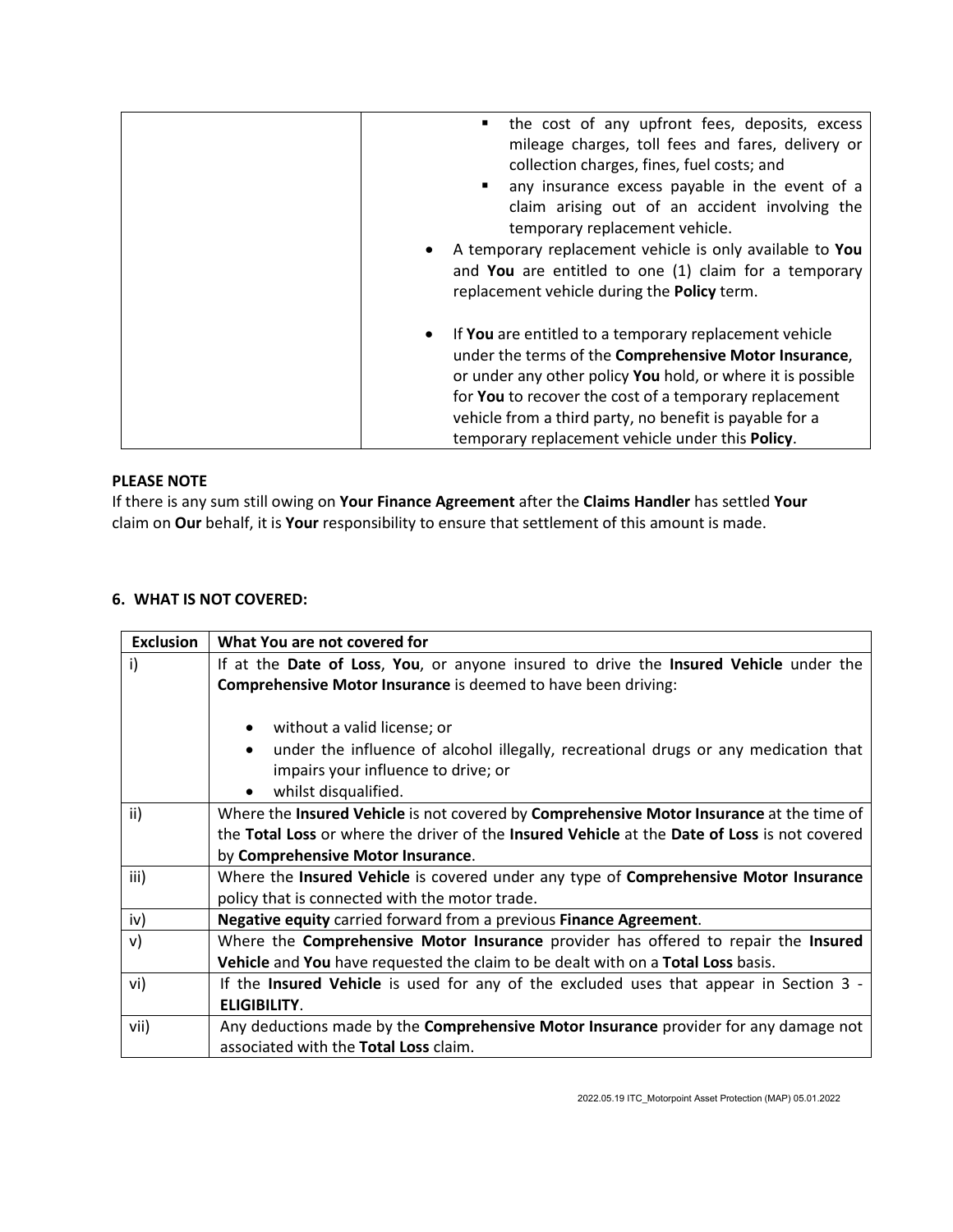| viii) | Any salvage value of the Insured Vehicle where You are not required to transfer the              |
|-------|--------------------------------------------------------------------------------------------------|
|       | ownership of the Insured Vehicle to the Comprehensive Motor Insurance provider.                  |
| ix)   | Any loss directly or indirectly caused as a result of the theft of the Insured Vehicle left      |
|       | unattended unless all security devices or immobilisers are activated, doors locked and           |
|       | windows closed and all keys removed from the vehicle.                                            |
| x)    | Any motor insurance excess above £250 or where it is recoverable from a liable third party.      |
| xi)   | Any amount relating to insurance premiums, warranty costs, fuel, service packages,               |
|       | maintenance costs and any interest payable thereon.                                              |
| xii)  | Any contribution towards a temporary replacement vehicle before the Administrator has            |
|       | received confirmation of a Total Loss from the Comprehensive Motor Insurance provider.           |
| xiii) | Any contribution towards a temporary replacement vehicle after Your claim is paid.               |
| xiv)  | Any contribution towards a temporary replacement vehicle after the Insured Vehicle is            |
|       | replaced by You, the Comprehensive Motor Insurance provider or any other third party.            |
| xv)   | Any contribution towards a temporary replacement vehicle for more than fifteen (15) days.        |
| xvi)  | We shall not provide any benefit under this contract of insurance to the extent of providing     |
|       | cover, payment of any claim or the provision of any benefit where doing so would breach any      |
|       | sanction, prohibition or restriction imposed by law or regulation.                               |
| xvii) | Any additional costs or charges incurred by You as a result of entering into an agreement with   |
|       | a third party for a temporary replacement vehicle, including but not limited to the cost of any  |
|       | upfront fees, deposits, excess mileage charges, toll fees and fares, delivery or collection      |
|       | charges, fines, fuel costs, and any insurance excess payable in the event of a claim arising out |
|       | of an accident involving the temporary replacement vehicle.                                      |

## **7. HOW TO MAKE A CLAIM**

### **IMPORTANT**

**You should not accept any offer made by the Comprehensive Motor Insurance provider until the Claims Handler** on **Our** behalf **has given You authority to do so.** The **Claims Handler** on **Our** behalf may try to negotiate a higher motor insurance settlement on **Your** behalf.

| <b>Stage</b> | <b>Explanation</b>                                                          |  |
|--------------|-----------------------------------------------------------------------------|--|
| Step 1       | Contact the Claims Handler as soon as You become aware of a                 |  |
|              | potential Total Loss and BEFORE You accept any settlement from the          |  |
|              | <b>Comprehensive Motor Insurance: -</b>                                     |  |
|              | by telephone on 0161 451 4812; or                                           |  |
|              | by emailing claims@defendinsurance.co.uk;<br>$\bullet$                      |  |
| Step 2       | Return all required information to the Claims Handler: -                    |  |
|              | by email to claims@defendinsurance.co.uk;<br>$\bullet$                      |  |
|              | or online https://www.defendinsurance.eu/gapclaim<br>$\bullet$              |  |
|              |                                                                             |  |
|              | Please note that information the Claims Handler may reasonably              |  |
|              | require must be received within ninety (90) days of the Date of Loss of     |  |
|              | the Insured Vehicle. If it isn't, the Claims Handler will attempt to assess |  |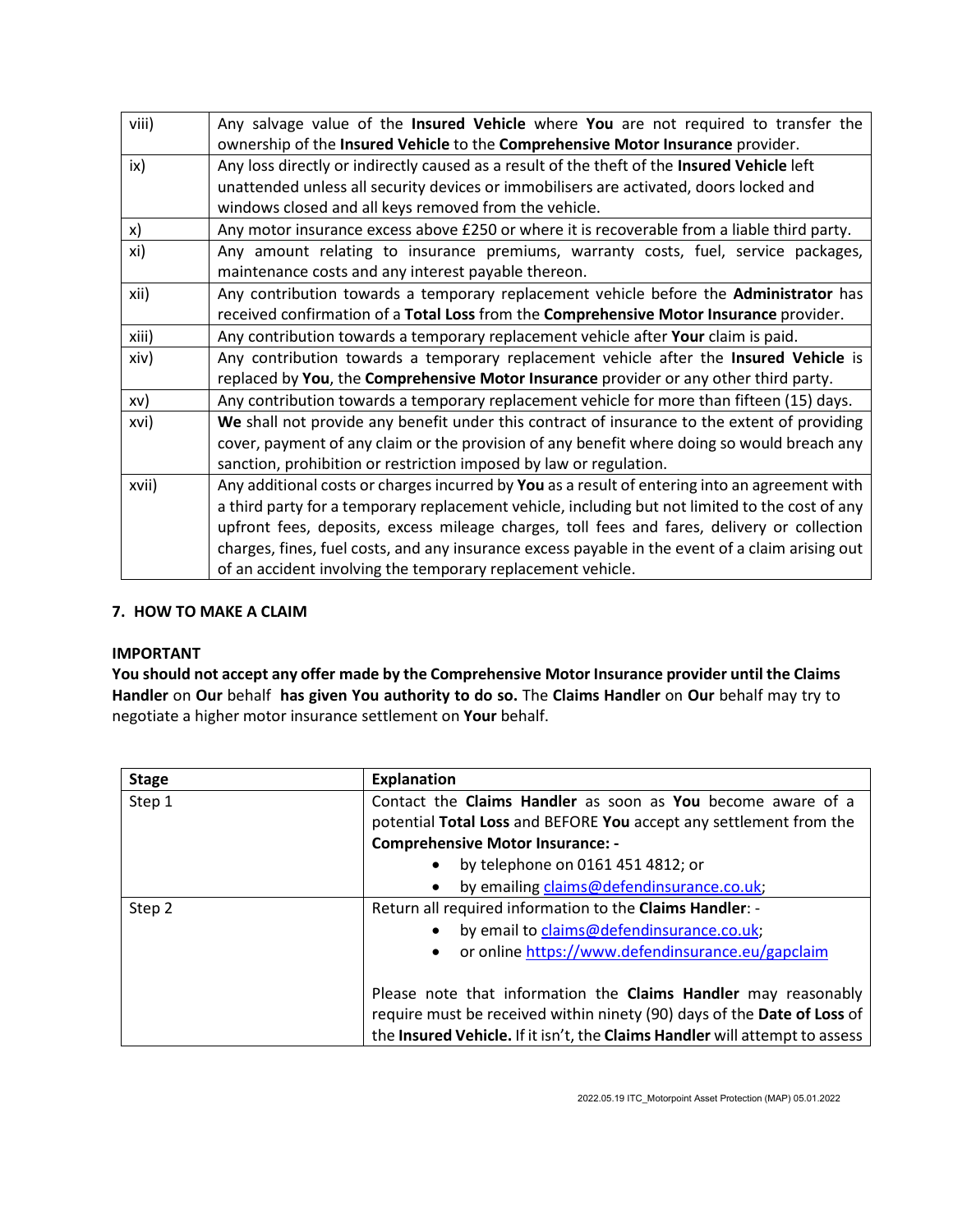| Your claim however it may be difficult for them to investigate and settle |
|---------------------------------------------------------------------------|
| Your claim adequately.                                                    |

#### **Points to note about the claims process**

- **We** reserve the right to subject the **Insured Vehicle** to an independent assessment.
- At the time of claim the **Claims Handler** must receive evidence of the purchase of the **Insured Vehicle**. Such evidence must include the original or a clear bona fide copy of the original printed purchase invoice of the **Insured Vehicle**. The invoice must detail the **Supplying Dealer**'s name, address and VAT registration number and must show the full basic cost of the **Insured Vehicle** and the breakdown of all items, ancillary to the **Insured Vehicle**.
- **We**, the **Claims Handler**,the **Complaints Handler** and the **Supplying Dealer** may obtain and share information concerning any claim **You** may make against this **Policy** or any corresponding road risks insurance claim **You** have made with the **Comprehensive Motor Insurance** provider(s), the **Supplying Dealer** of the **Insured Vehicle** or **Your Finance Company** (if any), for the purposes of administering **Your Policy** and claim.
- Claims benefits will be paid to **You** except where **We** are required to settle a **Finance Agreement** in which case any surplus will be paid to **You**.

### **8. POLICY CONDITIONS**

- The maximum benefit payable by **Us**in respect of the **Insured Vehicle** is the Claims Limit on the **Policy Schedule**.
- If **You** are covered by any other insurance or warranty for the same or similar benefit(s) provided under this **Policy**, then **We** will only be responsible for paying a fair proportion of any benefit which **We** would otherwise be due to pay.
- It shall not be possible for **You** to assign or change the benefits of the **Policy** in any way whatsoever, other than as specified in Section 9 - **TRANSFERRING YOUR POLICY**.
- **We** have the right to take proceedings against other parties in **Your** name, in order to recover **Our** benefit, the amount of any payment made under this **Policy**.
- **You** must notify the **Adminstrator** as soon as possible if any of **Your** details change during the term of the **Policy**.

### **9. TRANSFERRING YOUR POLICY**

This **Policy** cannot be transferred to another **Insured Vehicle** or to any subsequent owner of the **Insured Vehicle** except in the following circumstances:

a. Where ownership of the **Insured Vehicle** is transferred to a **Family Member** then cover may be transferred to that **Family Member** by contacting the **Adminstrator** , so long as that **Family Member** meets the eligibility criteria in Section 3 - **ELIGIBILITY**.

b. Where **You** are entitled to or are offered a replacement vehicle under the terms of the **Comprehensive Motor Insurance.** In this event **You** will be entitled to transfer the remaining cover under this **Policy** to **Your** replacement vehicle so long as a claim has not been settled by **Us** and the **Insured Vehicle** meets the eligibility criteria in Section 3 - **ELIGIBILITY**.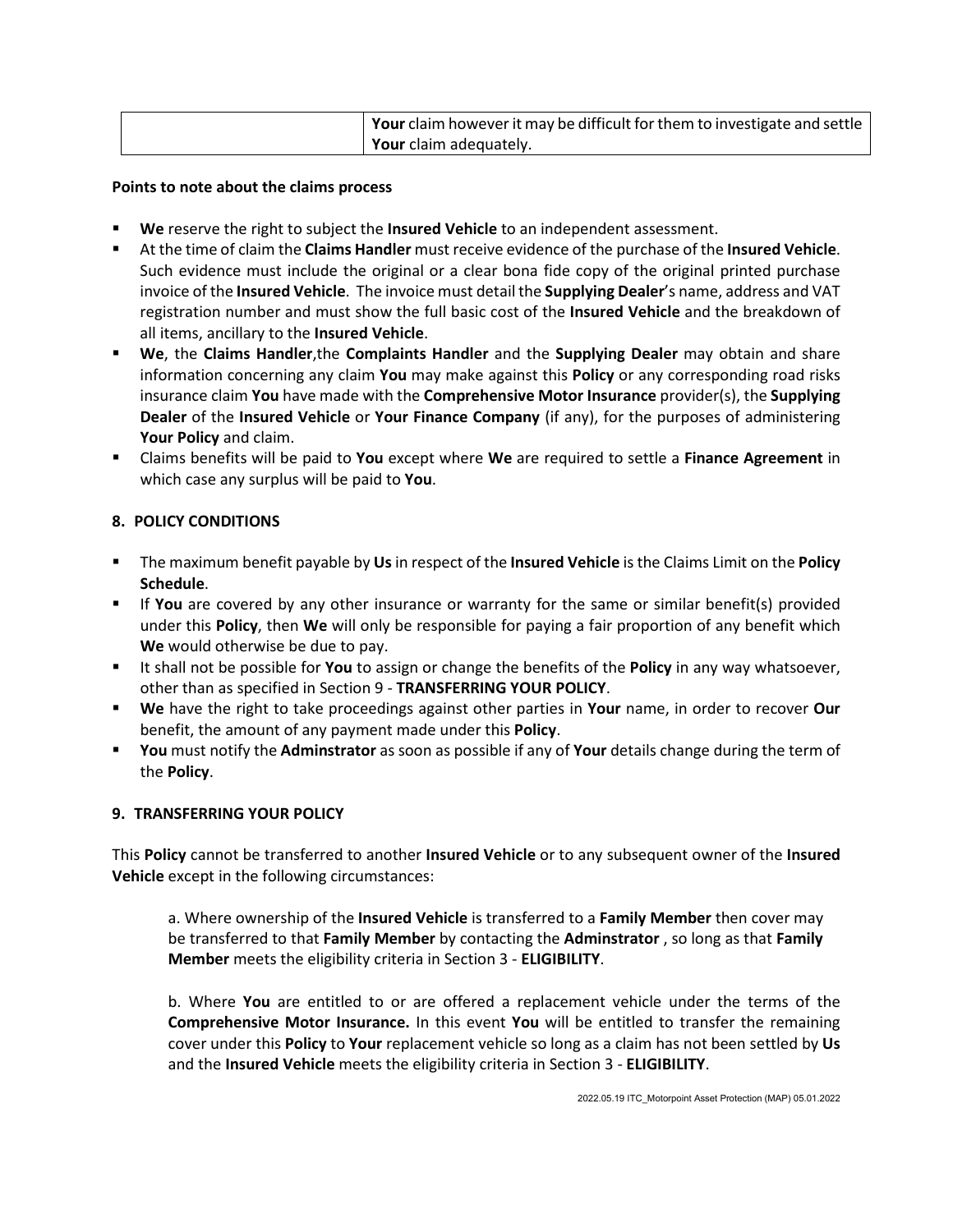c. In the event of bereavement, the remaining benefits of this insurance may be transferred to a **Family Member** or their estate.

**You** must make a request to the **Adminstrator** for the **Policy** to be transferred within thirty (30) days of taking delivery of the replacement vehicle from the **Comprehensive Motor Insurance** or transferring the **Insured Vehicle** to a **Family Member.**

**Your** replacement vehicle will be subject to the same terms and conditions as the original **Insured Vehicle**. In the event of a claim on **Your** replacement vehicle **We** will not be liable for any amount which exceeds **Our** liability under the original terms of this **Policy**.

### **10.CANCELLING YOUR POLICY**

**You** have the right to cancel **Your Policy** at any time. Please see the below table for **Your** refund rights.

Where **You** wish to cancel **Your Policy** within the thirty (30) day period specified below, please notify the **Supplying Dealer**.

If **You** wish to cancel after the thirty (30) day period, please contact the **Adminstrator**

| <b>Time period</b>                                         | <b>Refund Rights</b>                                                                                            |
|------------------------------------------------------------|-----------------------------------------------------------------------------------------------------------------|
| Cancellation<br>before<br>policy                           | If You cancel before the policy commencement                                                                    |
| commencement date                                          | date, You will be entitled to a full refund of premium                                                          |
|                                                            | paid and no administration fee will be charged.                                                                 |
| Cancellation within thirty (30) days of the                | If You cancel within thirty (30) days and have not made a                                                       |
| start date on the Policy Schedule or                       | successful claim on Your Policy, You will be entitled to a                                                      |
| receipt of the <b>Policy</b> terms (whichever is<br>later) | full refund of premium paid and no administration fee<br>will be charged.                                       |
| Cancellation after thirty (30) days from the               | If You cancel after thirty (30) days and have not made a                                                        |
| start date on the Policy Schedule or                       | successful claim on Your Policy, You will be entitled to a                                                      |
| receipt of the Policy terms (whichever is<br>later)        | pro rata refund, based on the number of fully unexpired<br>months remaining on Your Policy minus a fixed amount |
|                                                            | of £35 to cover Our costs incurred in relation to Your                                                          |
|                                                            | cancelled Policy.                                                                                               |
|                                                            | A pro rata refund example is as follows: -                                                                      |
|                                                            | 36-month Policy term.                                                                                           |
|                                                            | £360 total premium paid for Policy.<br>$\bullet$                                                                |
|                                                            | Cancellation in month 18 leaves 18 full months<br>$\bullet$<br>remaining.                                       |

2022.05.19 ITC\_Motorpoint Asset Protection (MAP) 05.01.2022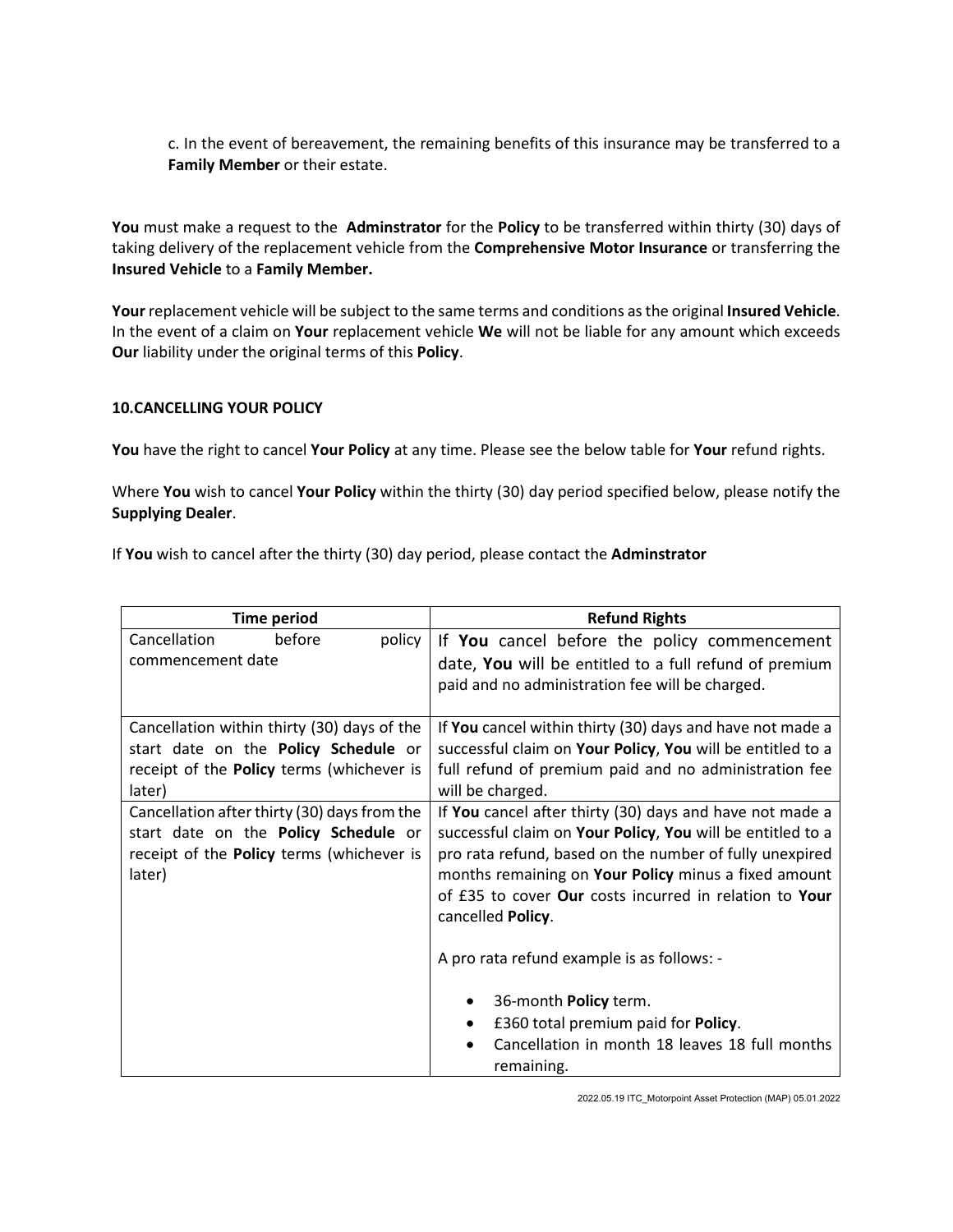|  | Pro rata refund of £180 less £35 administration<br>$\bullet$<br>tee.<br>Amount of refund due to You is £145. |
|--|--------------------------------------------------------------------------------------------------------------|
|--|--------------------------------------------------------------------------------------------------------------|

### **11.COMPLAINTS PROCEDURE**

If **You** wish to make a complaint about the conduct of the sale or cancellation of this **Policy**, including any information provided as part of the sale, please contact the **Supplying Dealer**.

The **Complaints Handler** handles all other complaints relating to this **Policy** on **Our** behalf. If **You** wish to make a complaint, please do so:

- Calling on 0117 456 2443 ; or
- emailing [complaints@itccompliance.co.uk](mailto:complaints@itccompliance.co.uk)

The **Complaints Handler** will acknowledge **Your** complaint promptly and will aim to resolve it within eight (8) weeks from first notification.

If the **Complaints Handler** cannot resolve **Your** complaint within this period, they will notify **You** in writing to confirm the reasons why. In this case, or if **Your** complaint is not resolved to **Your** satisfaction, the **Complaints Handler** will advise **You** of **Your** rights to refer **Your** complaint to The Financial Ombudsman Service, free of charge:

- by submitting **Your** complaint online please see financial-ombudsman.org.uk; or
- by email at [complaint.info@financial-ombudsman.org.uk;](mailto:complaint.info@financial-ombudsman.org.uk) or
- by telephone on 0207 964 1000; or
- by writing to the Financial Ombudsman Service, Exchange Tower, Harbour Exchange Square, Isle of Dogs, London, E14 9SR UK.

**IMPORTANT**: The Financial Ombudsman Service will expect **You** to have followed the above procedure before they accept **Your** case.

Following this complaints procedure does not affect **Your** legal rights.

#### **12.SANCTIONS**

**We** shall not provide any benefit under this contract of insurance to the extent of providing cover, payment of any claim or the provision of any benefit where doing so would breach any sanction, prohibition or restriction imposed by law or regulation.

### **13. THIRD PARTY RIGHTS**

Except where otherwise required by law, **You** and **We** have agreed that: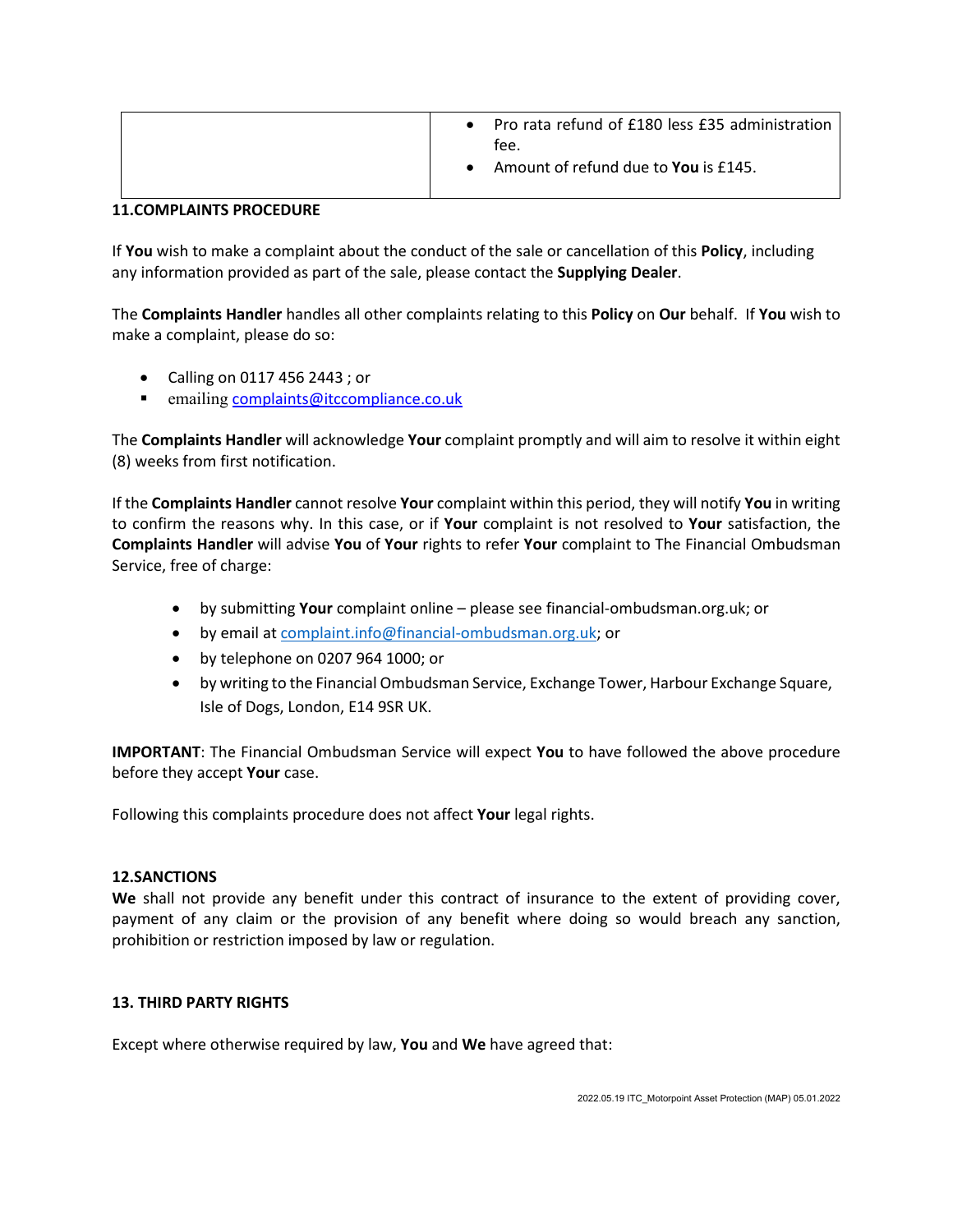- it is not intended for any third party to this contract to have the right to enforce the terms of this **Policy**; and
- **You** and **We** can rescind or vary the terms of this contract without the consent of any third party to this **Policy**, who might seek to assert that they have rights under this **Policy**.

## **14. MISINFORMATION**

When applying for insurance, varying **Your** cover, or submitting a claim, **You** or anyone acting on **Your** behalf must take reasonable care to answer all questions honestly and to the best of **Your** knowledge. Failure to do so may affect the validity of **Your Policy** or the payment of **Your** claim.

### **15. APPLICABLE LAW**

This **Policy** shall be subject to the law of England and Wales, unless **We** and **You** agree otherwise.

# **16. COMPENSATION SCHEME**

**You** may be entitled to compensation from the Financial Services Compensation Scheme (FSCS) in the UK if, in the unlikely event, Fortegra Europe Insurance Company Ltd cannot meet its liabilities under this **Policy**. The level and extent of compensation provided will depend on the location of the risk, the type of insurance and on the circumstances of the claim.

Further information about the Financial Services Compensation Scheme is available from the FSCS website www.fscs.org.uk.

The FSCS can be contacted:

- online by completing the form on the FSCS website [www.fscs.org.uk/contact-us/;](http://www.fscs.org.uk/contact-us/) or
- by calling 0800 678 1100; or
- by writing to Financial Services Compensation Scheme, PO Box 300, Mitcheldean, GL17 1DY; or
- by live chat via the FSCS website [www.fscs.org.uk/contact-us/.](http://www.fscs.org.uk/contact-us/)

### **17. PRIVACY AND DATA PROTECTION NOTICE**

### Data Protection

Fortegra Europe Insurance Company Ltd and the **Complaints Handler**(as joint Data Controllers) are committed to protecting and respecting **Your** privacy in accordance with the current Data Protection Legislation ("Legislation"). Below is a summary of the main ways in which **We** process **Your** personal data.

### How **We** Use **Your** Personal Data

**We** may use the personal data **We** hold about **You** for the purposes of performing **Your** contract of insurance, this includes providing insurance that **You** request of **Us** and administering the same; including